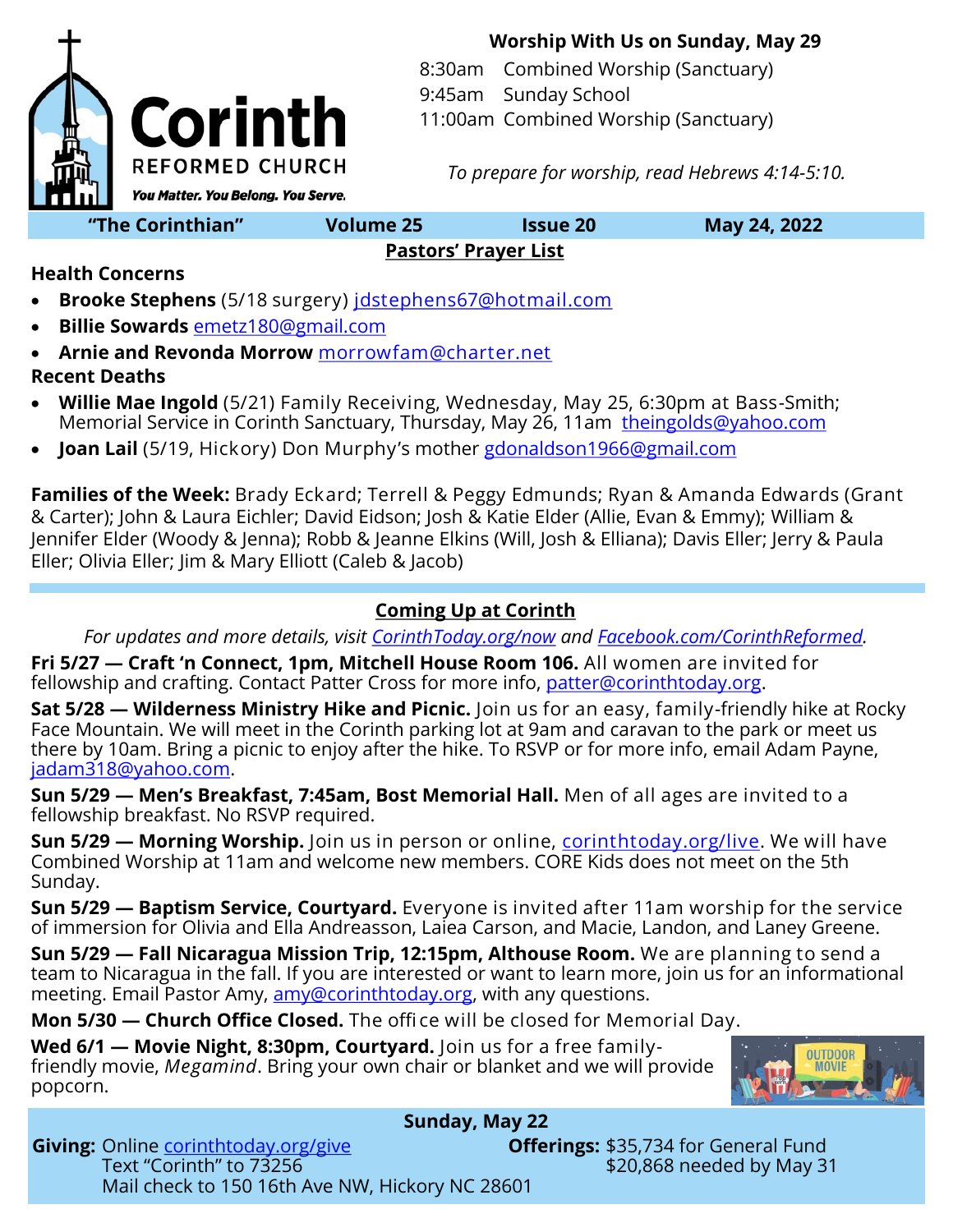| "The Corinthian" |  |  |  |  |  |
|------------------|--|--|--|--|--|
|------------------|--|--|--|--|--|

**"The Corinthian" Volume 25 Issue 20 May 24, 2022**

### **Ways to Connect and Serve**

**Summer Confirmation.** Teens age 12-17 who have not yet completed confirmation have the opportunity this summer beginning June 8 at 4pm. To sign up or more info, email Pastor Amy, [amy@corinthtoday.org.](mailto:amy@corinthtoday.org)

**Vacation Bible School.** All kids age 4 - rising 6th grade are invited for a week of "Monumental" fun, June 27-30, 9am-12pm. Come celebrate God's greatness! Sign up to participate, [bit.ly/CorinthVBS22.](https://bit.ly/CorinthVBS22)

**VBS Volunteer Training.** If you have signed up to help with VBS, please attend one of the trainings; June 5 at 12:30pm or June 13 at 6pm in the Althouse Room. Sign up to volunteer, [bit.ly/CorinthVBS22.](bit.ly/CorinthVBS22)

**Men's Summer Golf.** Join the Men's Ministry at Catawba Springs on Wednesday, June 1 at 5:30pm for nine holes and a shotgun start. The cost is \$31 and includes cart fees and use of the driving range. Contact Steven Regan for more info, 828-381-7380.

**Forgiven Ministry.** We are looking for volunteers to help at the One Day with God camp at Wilkes Correctional on Saturday, June 18. This is an opportunity to restore relationships with inmates, their children, and families. To learn more or sign up, [forgivenministry.org/connect.](http://www.forgivenministry.org/connect) 

**HOPE Garden.** Volunteer at the garden on Tuesdays and Saturdays, 8:30-10:30am and Thursdays, 9-11am. For schedule updates or info, email Christine, [cchope2012@gmail.com.](mailto:cchope2012@gmail.com)

**Pastor Search.** The Vanderbloemen Search Group (VSG) has officially posted the job opening for senior pastor at Corinth. To view the video, visit, [vanderbloemen.com/job.](https://www.vanderbloemen.com/job/corinth-reformed-church-senior-pastor) If you have feedback on the search process, email search@corinthtoday.org. To receive prayer updates, email *prayer@corinthtoday.org*. Please continue to pray for the Pastor Search Team members, Tracey Bolick, Steve Brackett, Bruce Carlton, Jordan Faulkner, Shirley Huffman, Tim Summers, and Roger Young.



**A Corinth Retreat.** Save the date for October 7-9 at the Blowing Rock Conference Center. Corinth is excited to welcome Dr. Curt Thompson as the guest speaker to a weekend of fellowship and fun. Registration will begin August 7.





**Congratulations to the 2022 Graduates!** 

On Sunday, May 22 during the 11am Traditional Service we recognized and celebrated our graduates. *"For I know the plans I have for you," declares the Lord, "plans to prosper you and not to harm you, plans to give you hope and a future.* -Jeremiah 29:11

## **Thank You Corinth!**

*If you would like to thank Corinth members for anything, please email [barb@](mailto:barb@corinthtoday.org)corinthtoday.org.* **Amy Rinehults and Kevin Watkins** thank the Corinth family for the graduation reception and all the support while they finished school.

**The Hickory Choral Society** is grateful to Corinth for allowing them to use the sanctuary for their Spring concerts.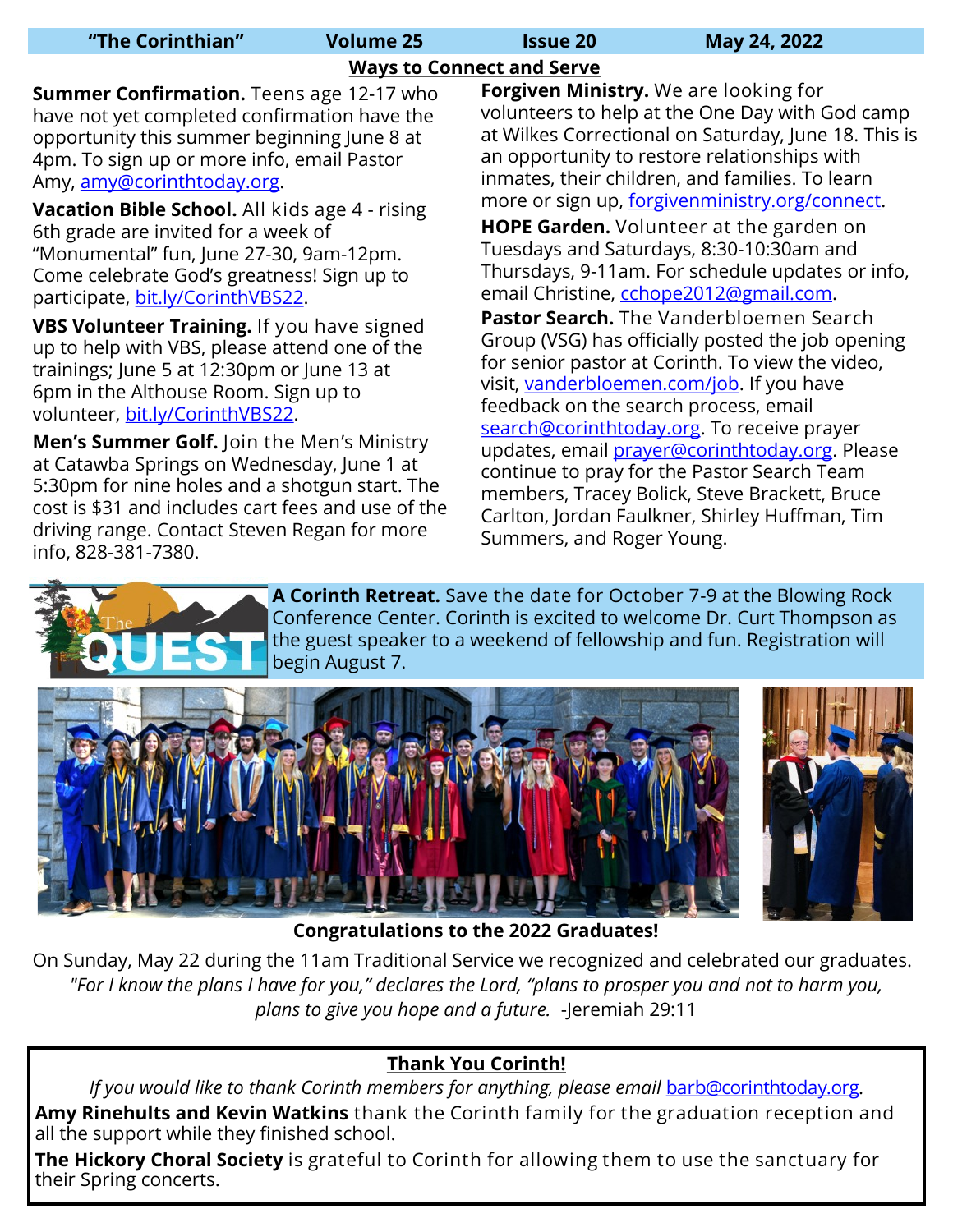

# **June 2022**

| Sun<br>Mon<br>*Worship Schedule<br>8:30am Sonrise Worship (Sanctuary)<br>Traditional Worship (Sanctuary)<br>11am<br>11am<br>CORE Kids Worship for grades K-5<br>11am<br>(Abernethy Student Center)<br>6<br>5<br>Worship* with<br>Communion in all<br>services<br>8:30am | <b>Tue</b><br>Contemporary Worship (Bost Memorial Hall)<br>7<br>6:30am Men's Bible<br>Study<br>9:30am Discerning<br>the Voice of God<br>Women's Study                        | <b>Wed</b><br>8:30am Men's Bible<br>Study<br>11am Sermon<br>Study<br>6:30pm The Art of<br>Forgiving Women's<br>Study<br>8:30pm Movie<br>Night/Megamind<br>8<br>8:30am Men's Bible<br>Study | <b>Thu</b><br>$\overline{2}$<br>8am Men's Bible<br>Study<br>10am Breathe<br>Women's Study<br>9            | Fri<br>3<br>10                                 | Sat<br>4<br>10am Anxiety<br>Support Group                               |
|-------------------------------------------------------------------------------------------------------------------------------------------------------------------------------------------------------------------------------------------------------------------------|------------------------------------------------------------------------------------------------------------------------------------------------------------------------------|--------------------------------------------------------------------------------------------------------------------------------------------------------------------------------------------|-----------------------------------------------------------------------------------------------------------|------------------------------------------------|-------------------------------------------------------------------------|
|                                                                                                                                                                                                                                                                         |                                                                                                                                                                              |                                                                                                                                                                                            |                                                                                                           |                                                |                                                                         |
|                                                                                                                                                                                                                                                                         |                                                                                                                                                                              |                                                                                                                                                                                            |                                                                                                           |                                                |                                                                         |
| Confirmation<br>Sunday<br>12:30pm VBS<br>Training                                                                                                                                                                                                                       | 1:15pm Women's<br>Prayer<br>6pm Elder-led<br>Prayer<br>7pm Elders                                                                                                            | 11am Sermon<br>Study<br>6:30pm The Art of<br>Forgiving Women's<br>Study                                                                                                                    | 8am Men's Bible<br>Study<br>10am Breathe<br>Women's Study<br>7pm Crosstalk<br>(Families Anon.)            |                                                | 11                                                                      |
| 13<br>12<br>Worship*<br>6pm VBS Training                                                                                                                                                                                                                                | 14<br>6:30am Men's Bible<br>Study<br>9:30am Discerning<br>the Voice of God<br>1:15pm Women's<br>Prayer<br>7pm Boards                                                         | 15<br>8:30am Men's Bible<br>Study<br>6:30pm The Art of<br>Forgiving Women's<br>Study<br>8:30pm Movie<br>Night/National<br><b>Treasure</b>                                                  | 16<br>8am Men's Bible<br>Study<br>10am Breathe<br>Women's Study<br>6pm Date Night                         | 17                                             | 18<br>10am Anxiety<br>Support Group<br>4pm Robinson/<br>Sellers Wedding |
| 19<br>20<br>Worship*<br>BigStuf/Youth<br>Student Life/Kids                                                                                                                                                                                                              | 21<br>BigStuf/Youth<br>Student Life/Kids<br>6:30am Men's Bible<br>Study<br>9:30am Discerning<br>the Voice of God<br>Women's Study<br>1:15pm Women's<br>Prayer<br>7pm Deacons | 22<br>BigStuf/Youth<br>Student Life/Kids<br>8:30am Men's Bible<br>Study<br>6:30pm The Art of<br>Forgiving Women's<br>Study                                                                 | 23<br>BigStuf/Youth<br>Student Life/Kids<br>8am Men's Bible<br>Study<br>7pm Crosstalk<br>(Families Anon.) | 24<br>BigStuf/Youth<br>1pm Craft 'n<br>Connect | 25                                                                      |
| 27<br>26<br>Worship*<br>9am-12pm VBS                                                                                                                                                                                                                                    | 28<br>6:30am Men's Bible<br>Study<br>9am-12pm VBS<br>9:30am Discerning<br>the Voice of God<br>Women's Study<br>1:15pm Women's<br>Prayer<br>7pm Consistory                    | 29<br>9am-12pm VBS<br>6:30pm The Art of<br>Forgiving Women's<br><b>Bible Study</b>                                                                                                         | 30<br>9am-12pm VBS                                                                                        |                                                |                                                                         |

**For up-to-date information about what's happening at Corinth, visit<corinthtoday.org/now>**